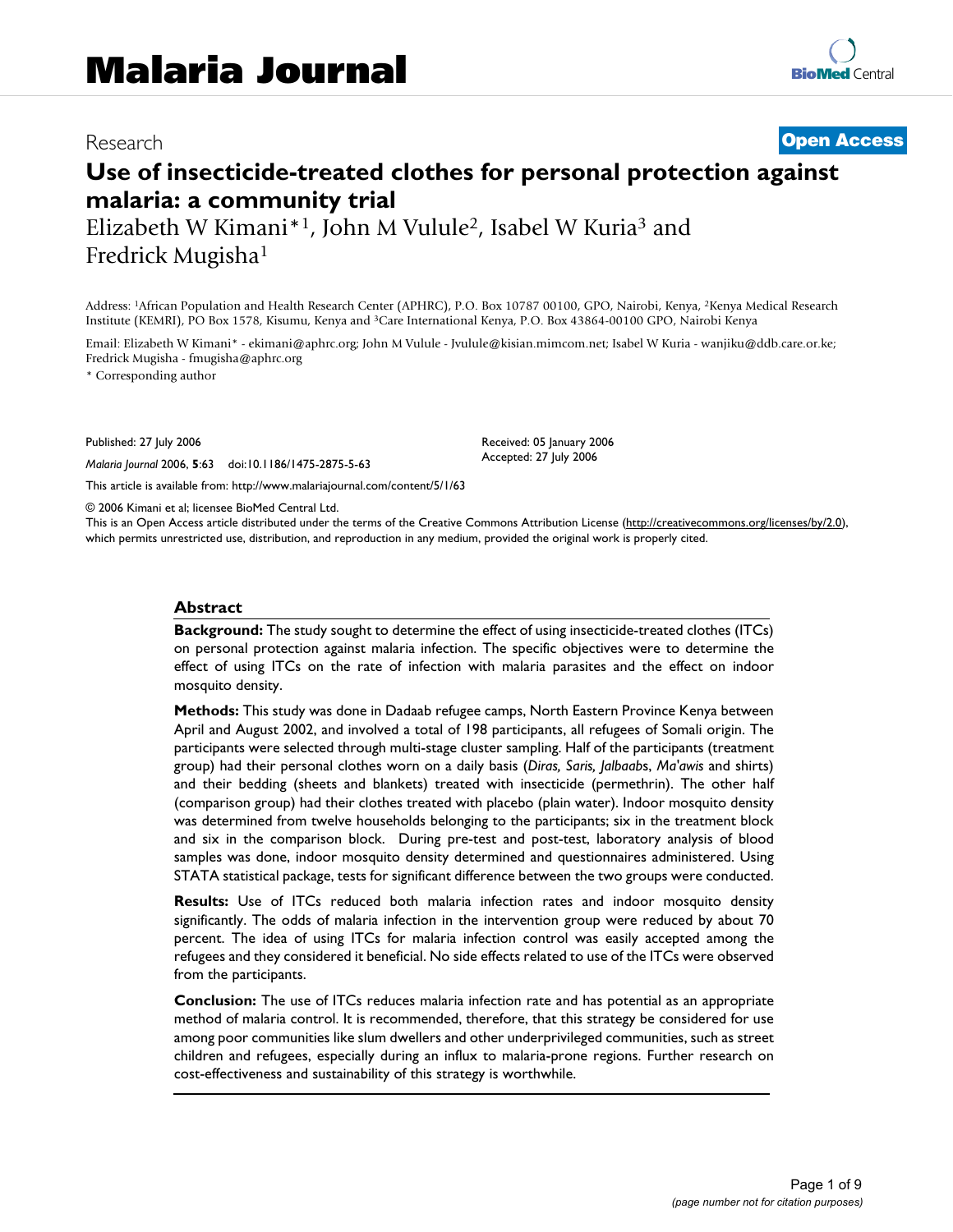## **Background**

Malaria is the world's most prevalent vector borne disease. Each year 300 to 500 million clinical cases of malaria occur and at least 1 million people die of malaria each year [1]. About 90 percent of all malaria deaths in the world today occur in sub-Saharan Africa (WHO 2002). Since it increases morbidity and mortality, malaria slows economic growth in Africa by up to 1.3 percent each year [2].

The poor bear the highest burden of malaria: they are at a higher risk of becoming infected with malaria, because they live in dwellings that offer little protection from mosquitoes yet they may not afford protection methods like insecticide-treated nets (ITNs) [3]. Children from poorer households have higher mortality rates of which a substantial proportion is due to malaria. In Tanzania, a demographic surveillance system found that under-five mortality following acute fever (much of which would be expected to be due to malaria) was 39 percent higher in the poorest socioeconomic group than in the richest [4]. In a Zambian survey, the poorer exhibited higher malaria prevalence rates [5], while in Ghana, researchers found that the cost of malaria care was as much as 34 percent of the income of poor households, while it was only one percent of the income of the rich [6]. Malaria is also one of the most commonly reported causes of death among refugees and has caused high rates of both illness and death among refugees and displaced persons in endemic countries [7].

The WHO "Action Plan for the reduction of reliance on DDT in Disease Vector Control" recommends research into "the effectiveness, sustainability, and affordability" of insecticide-treated materials as one of the handful of approaches to replacing DDT use in malaria vector control [8]. ITNs have widely been tested in the control of malaria and have shown a great potential in reducing both morbidity and mortality due to malaria [9-14]. However, many people do not own nets and even less own ITNs. From demographic surveillance surveys, in nine countries surveyed between 1997 and 2001, a median 13 percent of households possess one or more nets, while a median 1.3 percent of households surveyed in three countries own at least one ITN [3].

According to Kenya Demographic Survey (KDHS) 2003, despite the fact that two third of Kenyans live in malariaendemic areas, only 22 percent of households in Kenya have at least one mosquito net, while only six percent have at least one ITN. Only 10 percent have more than one net, while three percent have more than one ITN, despite the fact that an average Kenyan household size is 4.4 persons [15]. Studies have shown that various factors deter use of ITNs. Cost has been implicated as one of the major reasons for non-ownership of nets [16-18]. The populations most at risk are often among the poorest and may not always afford the cost of purchasing ITNs [19]. According to KDHS, 2003, the situation of net ownership in Kenya was reported to be worse for households in the lowest wealth quintile; only 11 percent have at least one net and worse still, only 2.5 percent have at least one ITN [15]. Cost is not the only factor that hinders ownership and use of nets; other important factors that hinder ownership and/or use of nets include size of houses, type and availability of sleeping facility and sleeping arrangements especially in refugee camps and other needy communities. Research has found that sleeping space determines whether it would be possible to hang a net. When the house is too small, it may not be feasible to use a net [20]. Houses in refugee camps and Daadab in particular are mainly makeshift houses and are small. Being located in a semi-arid area, temperatures in Dadaab are very high even at night. This sometimes makes the heat in the small house unbearable. Given the small size of the house, the number of people in one household (an average of six), and the heat in the house, some members of a household opt to sleep outside the house. Sleeping outside the house makes it rather difficult to use bed nets despite the fact that it puts the victims at high risk of mosquito bites. Like in many refugee camps and other poor communities, many of the households in the Dadaab refugee camps do not have beds and most of the few that have mostly have one bed which in many cases is improvised in that it is an elevation from the ground using earth. Therefore, most of the members who sleep inside the house sleep on the floor. Some studies have shown that if a person does not have a bed, the household puts more effort and higher priority on purchasing a bed than a bed net [21,22]. Another factor affecting use of nets is sleeping patterns; in most instances, only the parents use bed nets where they are available thus only the young children who sleep with the parents are protected while the older children are not protected [17].

These problems associated with use of ITNs limit their use especially in poor communities and other underprivileged communities like refugees. This points out to the need to utilize less expensive alternatives and more appropriate malaria control strategies in such communities. One potential method for malaria vector control that may meet the needs of these groups is insecticide-treated clothes (ITCs). However little research and consequently social marketing of the strategy has been done.

Results of a randomized controlled study done in Afghan refugee camp in 1996 showed potential of ITCs in reducing malaria infection for people aged less than 20 years [23]. The current study explored the effect of using ITCs on personal protection against malaria infection in a Ken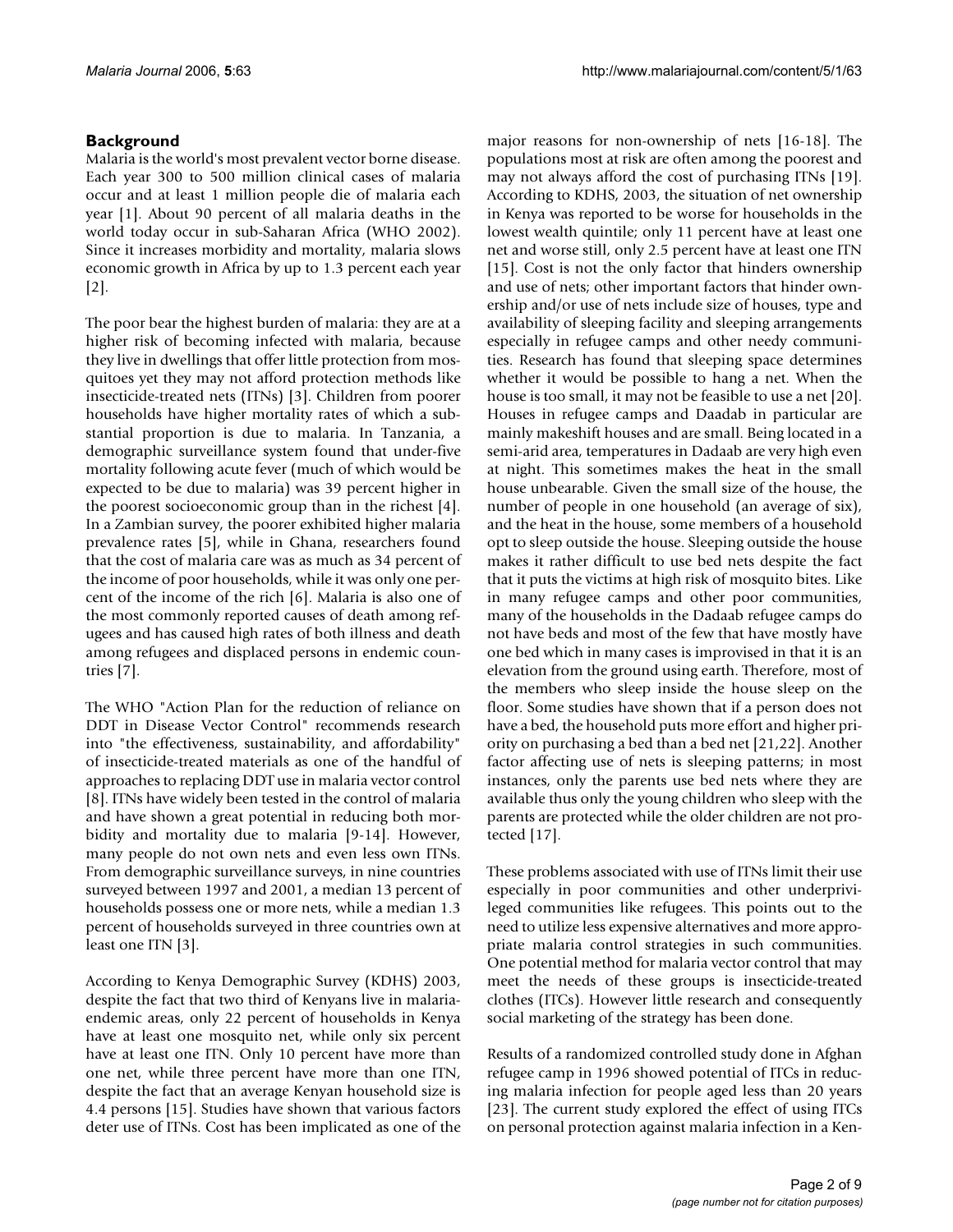yan refugee camp set-up. The study sought to determine whether use of ITCs would affect malaria infection rates and indoor mosquito density and whether the strategy would be acceptable to the community. In the Afghan study, malaria infection was detected through passive case detection at the camp's health centre. In situations where a low proportion of malaria morbidity is seen in formal health facilities for example in Africa [3], waiting for cases at the health centre could lead to a bias in reporting and consequently underestimation of the effect. Therefore, the current study used active case detection in the community to determine malaria infection rate as opposed to passive case detection at the health facility.

## **Methodology**

## *Setting*

The study was undertaken between April and August 2002 in Dadaab refugee camps, Garissa district, Kenya. In Dadaab refugee camps, mosquitoes breed mainly in pools formed by tap stand spillage. Other breeding sites included borrow pits, water pools formed during rains and animal watering cans.

There are three sub refugee camps in Dadaab; Ifo, Hagadera and Dagahaley. All the sub camps are divided into sections, which are further sub-divided into blocks. An average of nine blocks makes a section. Each block consists of about 600–700 people and consists of several households (which may consist of a nuclear family, an extended family or a group of unrelated refugees living under one roof) each consisting of an average of six people. The refugee population in the three camps is about 130,000 people; about 97 percent are from Somalia, while about three percent are Ethiopians, Sudanese, Ugandans and Eritreans. The study was undertaken in the Ifo sub-camp with a total population of about 45,000 people.

The Somali refugees are predominantly Muslim and wear long clothes; the women wear a veil or wrap known as *dira* (in some cases a light veil known as *galbasaar [sari]* is worn by young women) and a long dress known as *jalbaab* to cover the head and the rest of the body respectively. Similarly, the men wear a long skirt-like wrap known as *ma'awis*.

Many of the refugees have no source of income and rely almost entirely on assistance from aid agencies operating in the area including UNHCR, WFP, Care International, MSF-Belgium, and GTZ. They mainly live in makeshift houses some made up of earth and others of polythene paper, old clothes or sacks.

## *Study design*

This was a community trial which had a treatment arm and a comparison arm. Pre-test was done at the beginning of the study, then the intervention was given, the participants were followed up for about three months and posttest was done.

The study sample included refugees (males and females) of Somali origin of all ages who did not have any plans of moving from the camps for the six months following the initiation of the study and had no known severe skin disease, known allergic reactions to chemicals or severe respiratory problem.

Multistage cluster sampling was employed to select a sample of 198 participants; at the first stage, Ifo sub-camp was selected from the three sub-camps purposely because it was reported to have higher morbidity from malaria, at the second stage, two sections from Ifo sub-camp were selected at a distance of about one and a half kilometers apart (to cater for mosquito flight range). At the third stage, one block from each of these sections were selected randomly; one block was assigned treatment and the other comparison block randomly.

At the fourth stage, from the two blocks, 30 households (14 in the treatment block and 16 in the comparison block) were selected by systematic random sampling from a total of about 200 households; 100 in each block (therefore about 15 percent of the households in each block participated in the study). All the individuals residing in the selected household were recruited into the study. A total of 198 participants, 97 in the treatment and 101 in the comparison block were recruited.

Those in the treatment group had their clothes treated with insecticide while the comparison group had their materials treated with a placebo (plain water). The treatment of clothes was done by the lead researcher assisted by field assistants who were trained before the start of the intervention. The research participants were not allowed to handle the chemical and the chemical was also not being sold in the local market thus chances of cross-intervention were remote. In addition, treatment being done to personal clothes made any possibility of giving out treated materials to those in the comparison group remote, the effect of which would create some level of bias.

Double blinding was done for malaria parasite smear in that the participants did not know whether they were in the treatment or the comparison group and the laboratory technologist (who analysed the slides) was also not told which slides belonged to the treatment or comparison group.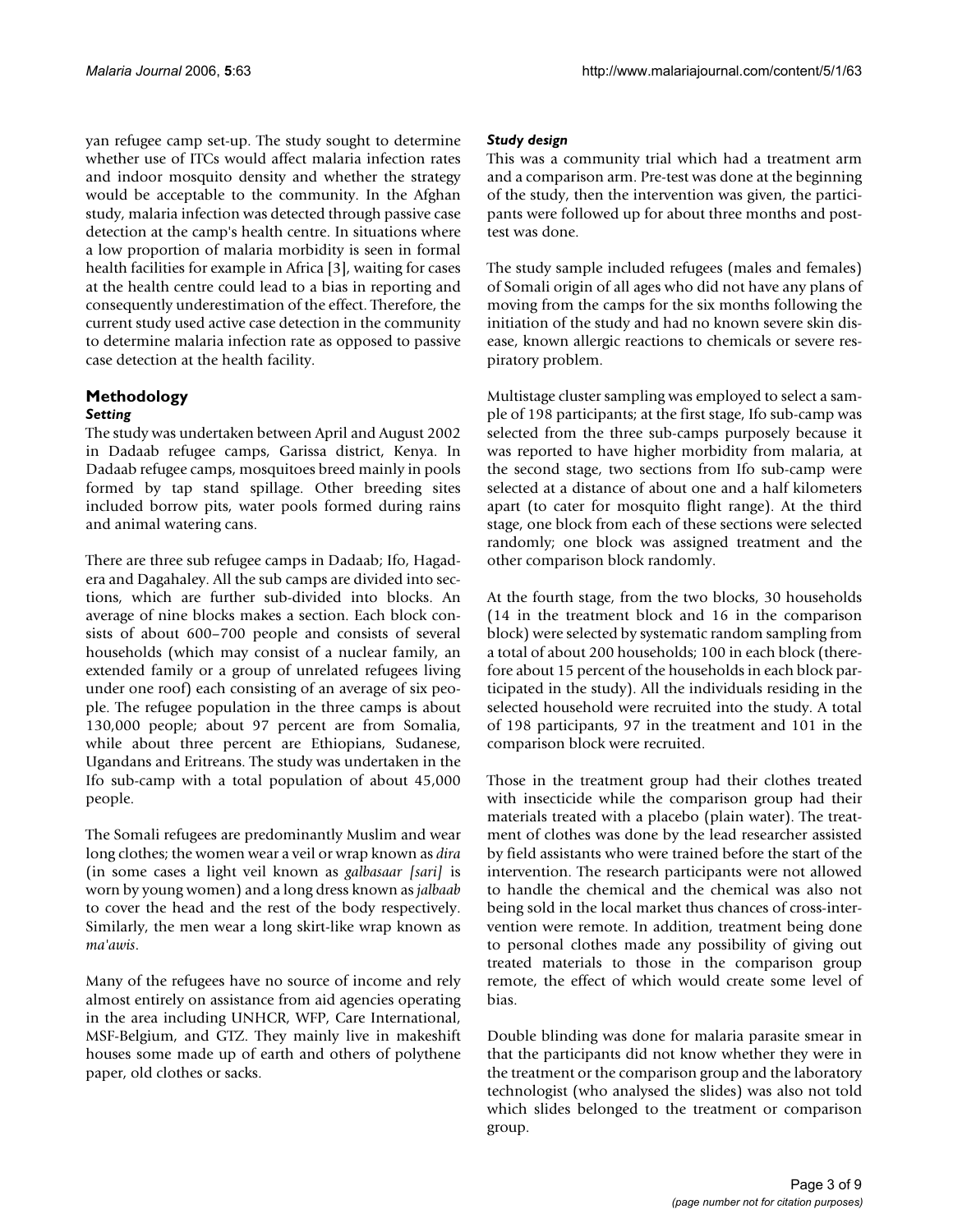## *Execution*

## *Pre-intervention*

Training of field assistants was done in the first week of the study before the intervention. The field assistants were recruited from among Care Community Health Workers and MSF trained auxiliary nurses. After the training of field staff, with their assistance, community mobilization was done by first briefing the community leaders (*Gudomeyas*) on the study and then through their assistance, the community was mobilized. This was done in the second week before intervention was done.

## *Baseline survey*

Baseline data was collected from participants in the households selected to participate in the study after community mobilization and before the intervention was given. The baseline data included presence of malaria parasites in blood samples taken from participants, indoor mosquito density, sleeping behaviours, malaria control practices and demographic data. Those found to have malaria parasites were referred to the refugee health post for treatment with the government recommended antimalarial drugs (sulfadoxine-pyrimethamine). This was done to clear the participants of malaria parasites before the start of the study.

## *Intervention*

Treatment of personal clothes (*diras, saris, jalbaab*s, *ma'awis*, and shirts) and beddings (sheets and blankets) with insecticide was done for the treatment group. Permethrin (Peripel EC 55) manufactured by AgrEvo at a concentration of 15 mls/4000 mls of water was used for treating the fabrics through dipping. The treatment was repeated every after three weeks during the study period. The treatment was repeated following the recommendations by the manufacturers of the insecticide that re-treatment should be done every after about five washes and the community indicated they washed personal clothes about twice a week. The comparison group had their materials dipped in plain water (acting as a placebo) at same intervals.

## *Post-intervention data collection*

After the treatment of clothes, participants were followed for three months to measure the effect of ITCs on malaria parasite rates and on indoor mosquito density. Peripheral blood samples were taken twice after the intervention (about six weeks apart). The first post intervention test was done about two weeks after the treatment of clothes (which was about 3 weeks following the pre-intervention malaria parasite test). The samples were taken by field staff who had been trained as auxiliary nurses by MSF. The blood samples were stained with Giemsa and analysed using a light microscope. The laboratory analysis was done by a trained lab technologist from MSF at the MSF laboratory. The laboratory analyst was blinded on which slides belonged to the intervention or control group to reduce bias.

For those whose blood samples were found to have malaria parasites, they were taken to the MSF health facility and were treated with anti-malarial drugs (sulfadoxinepyrimethamine). For blood samples, participants were tracked for three days after which they were regarded as absent. Thus, during the second and third post intervention period, some of the participants could not be traced. Most of those missing were reported to have gone on vacation to a different sub-camp.

Indoor mosquito density was also measured twice after intervention, about one week after blood samples were taken. Mosquitoes were collected from the houses at around six to seven in the morning using pyrethrum spray catch method. Each household was visited once per period. The collection of mosquitoes was done by field staff from vector and pest control unit in Care-Refugee assistance project (Care-RAP). Analysis of the mosquitoes was done with assistance of an entomologist from the vector and pest control unit, Care-RAP. Mouthparts were used to identify the species and sex of the mosquitoes. The status of the mosquito, whether engorged or not was established. Identification was done by help of a dissecting microscope. Participants were observed during the follow-up period for side effects including reactions to the skin, effect on the respiratory system or any complaints/ symptoms. A simple survey was done at the end of the study through interviewing households to determine the experiences in using the treated materials and rates of self reported malaria.

## *Data analysis*

Using the STATA statistical package, analysis involving comparing the two samples (treatment and comparison) was done. Odds Ratio (OR) was calculated to determine difference between the treatment and the comparison group. Poisson regression was done for mosquito density while logistic regression analysis was done for malaria infection status. For the logistic regression, various factors that could be associated with malaria infection were controlled for in the regression models. Cases with at least one record of information on the dependent variable (malaria infection status) during the follow-up period after intervention were considered. If there was no data collected on cases regarding their malaria infection status during the two data collection periods following intervention, the cases were deleted (seventeen cases in total). For all the tests statistical significance was assumed at 5 percent level.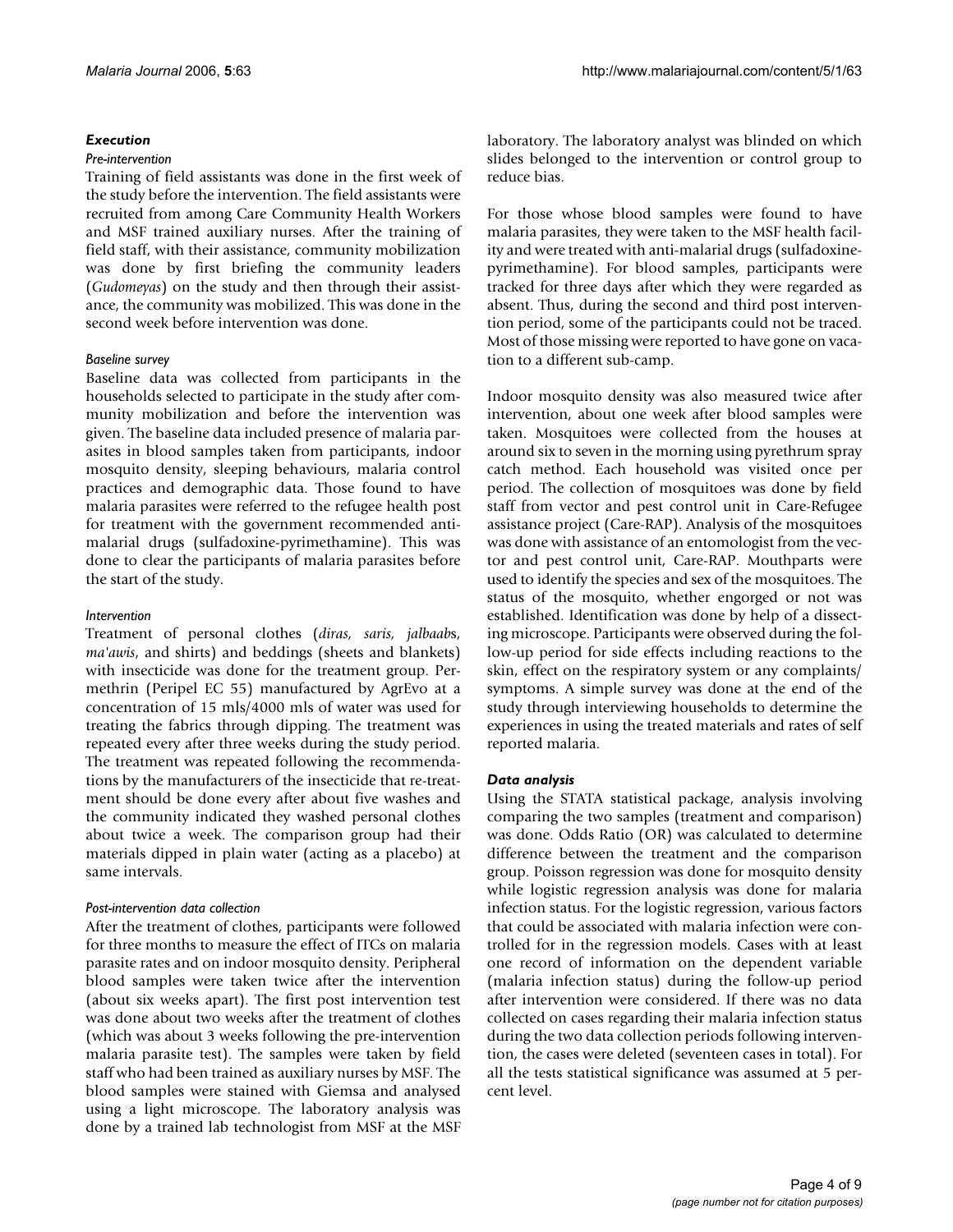## *Ethical considerations*

The study was approved by the Moi University institutional ethical clearance board before it was undertaken. The fundamental principles of ethics in research on human participants were upheld throughout the project. The research procedures were disclosed to the participants and informed consent was sought from the participants through a signed consent form. Nobody was coerced into the study and if one wished to withdraw, they were allowed to do so without prejudice; two households actually withdrew from the study. This study was supported by Care International Refugee Assistance Project and there was plan that should the strategy be found to be effective, Care would implement the strategy in the refugee camps thus the comparison group would have their clothes treated with the insecticide.

## **Results**

#### *Pre-intervention period*

#### *Characteristics of the study participants and households*

A total of 198 participants from 30 households were admitted into the study; 97 participants in the treatment group from 14 households and 101 in the comparison group from 16 households. Blood samples for malaria parasite smear were taken from 193 participants; 96 from treatment group and 97 from the comparison group. Mosquito density was assessed from 6 households in each group. As seen from Table 1, there was no statistically significant difference between the two groups of participants as regards their individual characteristics including sex, age, whether they slept outside the house or not and their malaria infection status. However, there was a statistically significant difference in the proportion of households with mosquito nets and in mosquito densities; the control group had significantly more households with mosquito nets and the density of indoor mosquitoes was significantly less. The two groups being in the same sub-camp were from the same geographical area.

#### *Post-intervention period*

#### *Indoor mosquito densities*

During the post-intervention period, the number of mosquitoes collected from the treatment block decreased compared to the number collected during pre-intervention period. In contrast, the number of mosquitoes collected from the comparison group increased compared to the number collected during pre-intervention. Reduction of mosquito density in the intervention households was significant for total mosquito density, engorged mosquitoes (mosquitoes that had fed on blood meal), female mosquitoes and anopheles mosquitoes but was not significant for female anopheles mosquitoes (Table 2).

#### *Malaria infection rates*

During the post-intervention period, malaria parasite test was done twice. The status was indicated as positive if during any of the tests the participant had a smear-positive slide and negative if the two tests were negative for the individual (Table 3). Blood samples were collected from a total of 181 participants; 90 from the treatment group and 91 from the comparison group. As indicated in Table 4, malaria infection rate was higher in the comparison block than in the treatment block. The proportion of those who got infected with malaria after intervention in the comparison block was 66 percent while in the treatment block the proportion was 38 percent. The Odds Ratio was reduced by 69 percent (OR =  $0.31$ , P <  $0.001$ ) for the treatment group. When the analysis for malaria infection was done for different age groups, results showed that the intervention was protective for children aged 5–14 years, youth aged 15–24 years and for those aged over 50 years but was not protective for adults aged 25–49 years and children less than five years.

A logistic regression was done with malaria infection status as the dependent variable to control for various factors that could affect malaria infection rate (Table 4). Clustering at the household level was controlled. In the first model, regression of overall malaria status against intervention status (whether one was in the intervention group or not) was done. The odds of being infected with malaria if one was from the treatment group were  $0.31$  (P = 0.001). Since possession of nets was found to be significantly different in the two blocks, possession of nets was added in the model. Therefore, in the second model, the possession of nets was controlled for to see if the effect changes. The Odds Ratio changed to  $0.30$  (P =  $0.002$ ), thus the odds of being infected with malaria was reduced by 70 percent if possession of nets was controlled indicating that since the comparison block had a higher possession of nets, the nets offered them some protection, therefore, reducing the overall calculated effect slightly when possession of nets was not controlled.

In the third model, several characteristics including possession of nets, sex, age, use of other malaria control methods and sleeping outside were added to the model. These factors may not be directly related to malaria infection but they can alter the risk of infection with malaria parasites. When all these factors were controlled, the odds Ratio changed to 0.29 ( $P < 0.001$ ). This indicates that the odds of being infected with malaria when all these factors were controlled were reduced by 71 percent.

## *Experiences with the intervention*

#### *Acceptability*

At the on-set of the study, the community was very enthusiastic about the study and everyone selected accepted to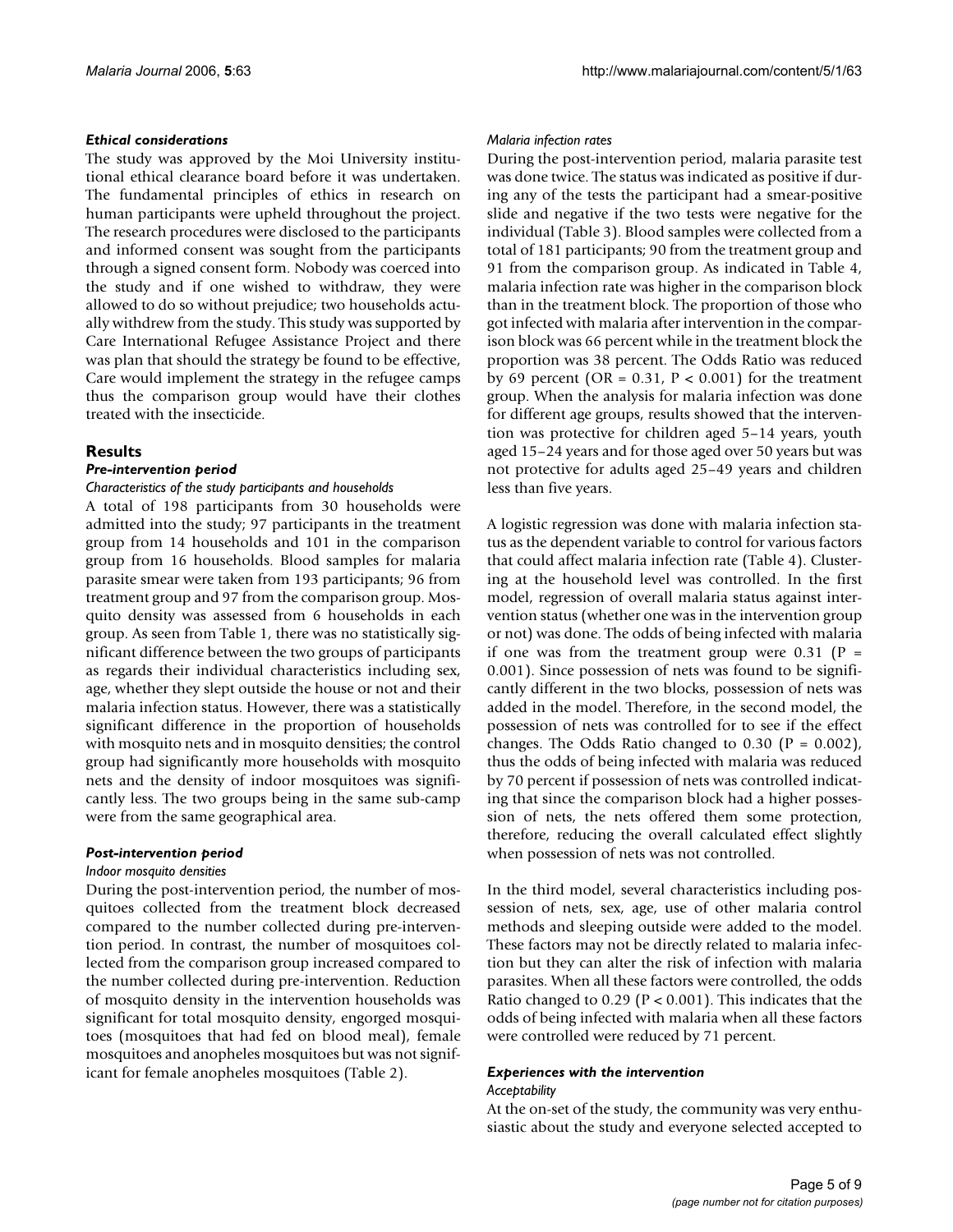|                                             | <b>Treatment Group</b> | <b>Comparison Group</b> |
|---------------------------------------------|------------------------|-------------------------|
| <b>Individual Characteristics</b>           |                        |                         |
| Number recruited                            | 97                     | 0                       |
| Sex (male percent)                          | 57                     | 51                      |
| Age (Mean years)                            | 16.65                  | 18.60                   |
| Sleeping outside (percent)                  | 42                     | 38                      |
| Malaria Infection Status (percent positive) | $\overline{13}$        | 8                       |
| <b>Household Characteristics</b>            |                        |                         |
| Number of Households                        | 4                      | 16                      |
| Possession of Mosquito Nets (percent)       | 24                     | $67*$                   |
| Total Mosquito density (mean)               | 34                     | $9.33*$                 |
| Engorged mosquito density                   | 10.67                  | $2.17*$                 |
| Female mosquito density                     | 18.83                  | $5.17*$                 |
| Anopheles mosquito density                  | 7.67                   | $1.17*$                 |
| Female Anopheles mosquito density           | 2.67                   | $0.17*$                 |

#### **Table 1: Characteristics of Study Participants at Admission**

\*Difference between treatment group and comparison group significant at  $P = 0.05$ 

be part of the study. However, during the last post-intervention data collection, one household from the comparison group withdrew completely from the study saying the study had no benefits to them. This household refused to have blood samples taken from the members during the last post-intervention period and also to have mosquitoes collected from their household in the last post intervention data collection period. This household was replaced with the immediate neighbouring house for mosquito density, but was not replaced for malaria infection status. Another household from the comparison group refused to have blood samples taken from them during the last post intervention period but allowed mosquitoes to be collected.

#### *Perceptions of morbidity from malaria*

The information on perceptions of malaria morbidity was collected during the last month of the study. Participants were asked whether any member of the family had suffered from malaria during the past one month. About nine percent of the participants were reported to have had malaria during the past one month. More people in the comparison group (13 percent) were reported to have had malaria than in the treatment group (5 percent) and the difference was statistically significant (OR=  $0.33$ ; P = 0.05).

#### *Harm versus benefits from the treatment*

Observation for side effects was done during the followup period. No side effects were observed among the par-

| <b>Mosquito* Category</b> |                             | <b>Treatment Group</b> |            |          | <b>Comparison Group</b> |            |          |
|---------------------------|-----------------------------|------------------------|------------|----------|-------------------------|------------|----------|
|                           | Parameter                   | Estimate               | Std. Error | P-Value  | Estimate                | Std. Error | P-value  |
| Total Mosquitoes          | Intercept                   | 3.526                  | 0.070      | < 0.0001 | 2.234                   | 0.134      | < 0.0001 |
|                           | Pre-intervention            | 0.000                  | 0.000      |          | 0.000                   | 0.000      |          |
|                           | First $post$ – intervention | $-1.468$               | 0.162      | < 0.0001 | 0.931                   | 0.158      | < 0.0001 |
|                           | Second post - intervention  | $-1.468$               | 0.162      | < 0.0001 | 0.344                   | 0.175      | 0.0489   |
| Engorged                  | Intercept                   | 2.367                  | 0.125      | < 0.0001 | 0.773                   | 0.277      | 0.0053   |
|                           | Pre-intervention            | 0.000                  | 0.000      |          | 0.000                   | 0.000      |          |
|                           | First $post$ – intervention | $-0.981$               | 0.240      | < 0.0001 | 1.019                   | 0.324      | 0.0016   |
|                           | Second post - intervention  | $-1.326$               | 0.273      | < 0.0001 | 0.693                   | 0.340      | 0.0413   |
| Females                   | Intercept                   | 2.936                  | 0.094      | < 0.0001 | 1.642                   | 0.180      | < 0.0001 |
|                           | Treatment group             | 0.000                  | 0.000      |          | 0.000                   | 0.000      |          |
|                           | First $post$ – intervention | $-1.039$               | 0.184      | < 0.0001 | 0.829                   | 0.215      | 0.0001   |
|                           | Second post - intervention  | $-1.262$               | 0.200      | < 0.0001 | 0.373                   | 0.233      | 0.1103   |
| Anopheles                 | Intercept                   | 0.037                  | 0.147      | < 0.0001 | 0.154                   | 0.378      | 0.6834   |
|                           | Treatment group             | 0.000                  | 0.000      |          | 0.000                   | 0.000      |          |
|                           | First $post$ – intervention | $-3.829$               | 0.011      | 0.0002   | 1.551                   | 0.416      | 0.0002   |
|                           | Second post - intervention  | $-1.750$               | 0.383      | < 0.0001 | 0.134                   | 0.518      | 0.7964   |

#### **Table 2: Indoor mosquito densities**

\*Female anopheles mosquitoes were few and the change in density was not significant so they were omitted in this table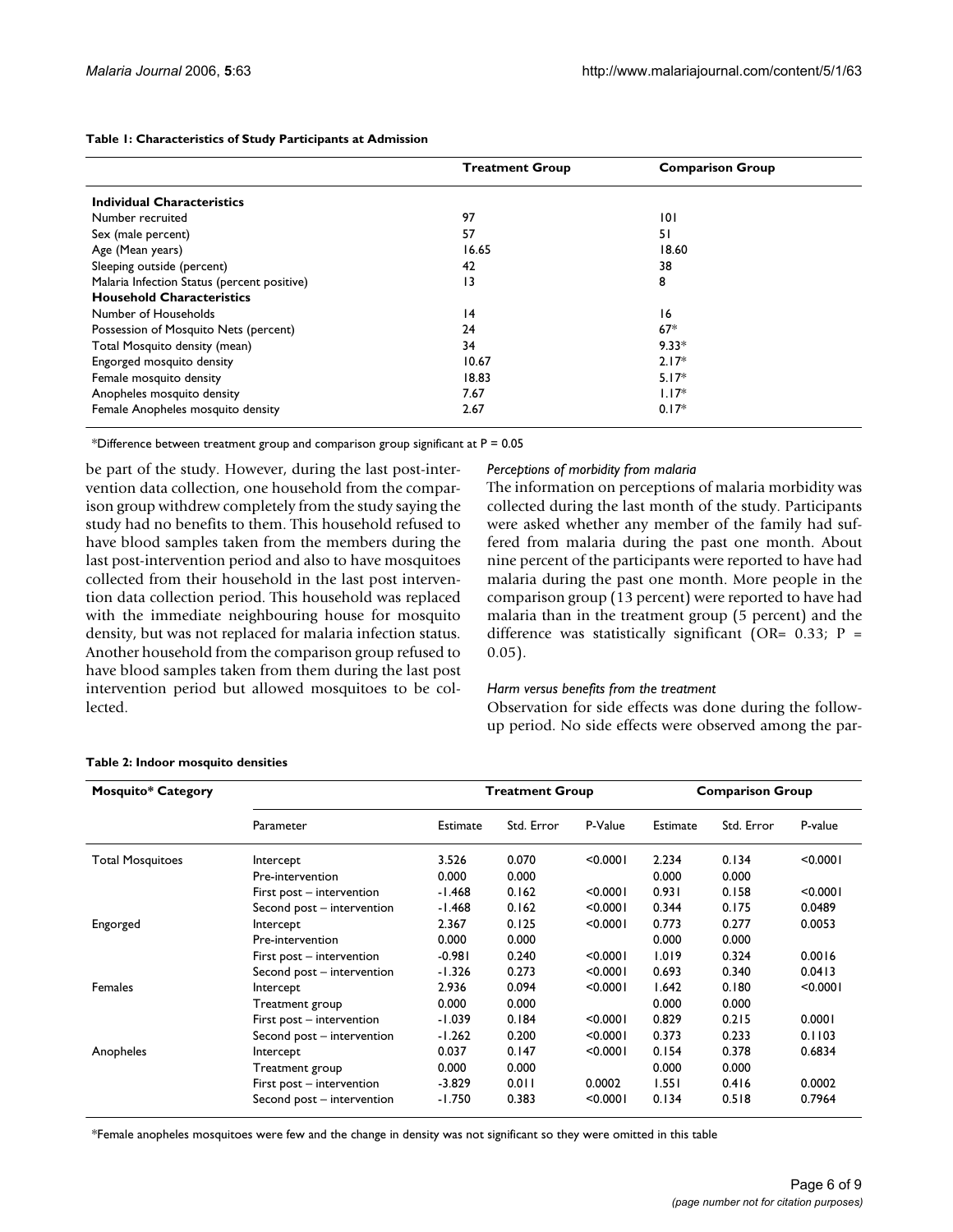| Age category             | Odds ratio | P-value |  |
|--------------------------|------------|---------|--|
| All Ages                 | 0.314      | 0.0002  |  |
| Under five (0-4 years)   | 0.564      | 0.3489  |  |
| Children (5-14 years)    | 0.237      | 0.0086  |  |
| Youth (15-24 years)      | 0.086      | 0.0113  |  |
| Adults (25-49 years)     | 0.714      | 0.5913  |  |
| Older people (50+ years) | 0.057      | 0.0201  |  |

ticipants or reported by the participants from the use of the treatment throughout the study period. All the participants in the treatment group said the treatment was advantageous. Among the advantages given were that use of the treated clothes reduced the mosquitoes in the house and mosquito bites, and that other insects like bedbugs and body/head lice in children were reduced. They also said that children no longer had problems with sleep at night because there was no nuisance from mosquito bites; that children hardly woke-up in the middle of the night and slept until 8 am in the morning nonstop, as opposed to earlier times when they used to wake up at night crying.

Those in the comparison group said they perceived no benefit from the study apart from two households who said mosquitoes were reduced but only for the first one night after intervention. One family from the comparison group reported that they thought that the treatment was attracting mosquitoes to their household. This is the household that withdrew completely from the study.

## **Discussion**

This study shows that insecticide-treated clothes are protective against malaria. The odds of being infected with malaria for those in the treatment group were significantly reduced when all ages were combined. When the odds were calculated by age groups, the odds were significantly reduced for older children (age 5–14years), youth (age 15–24years) and the older people (50 years and above). For children less than five years and the adults 25–49 yeara, the results showed no benefit. This study adds to the body of knowledge on the potential for ITCs or ITMs as an alternative to ITNs. A similar study of relevance is a trial of permethrin-impregnated bedsheets (*shukas*) in the pastoral community in Kenya [24]. In their study, they enrolled a total of 472 individuals in a randomized community trial where the unit of randomization was the hamlet (manyatta). They dipped bedsheets owned by the experimental group in permethrin. They found that the prevalence of malaria in the study population (based on laboratory results) was considerably lower than that used for the power calculation based on clinical estimates.

The results found in this study also support what Rowland found in his study on insecticide treated *chaddars* and top sheets amongst Afghan refugees [23], where the odds of having malaria episode were significantly reduced in refugees aged less than 20 years in the group using permethrin-treated *chaddars* and top-sheets. The results are also comparable to results found while using ITNs [9,10,13,14]. However, nets have been found to have various shortcomings and their usage is thus compromised [16-22]. ITNs are expensive and often impractical for some communities for example refuges, pastoral communities, communities in hot climates and the poor. Despite the fact that use of nets deter mosquitoes from entering the houses and reduces mosquito bites, research has shown that some people who report having nets in the households do not use them, for example, in the 1992 Malawi National Survey, only about 66 percent of households with nets reported that they had been used the previous night [16]. Even when people report that they use

|  | Table 4: Predicted logistic regression Odds Ratio of being infected with malaria parasites |  |
|--|--------------------------------------------------------------------------------------------|--|
|  |                                                                                            |  |

|                                            | Model I  | Model 2        | Model 3  |
|--------------------------------------------|----------|----------------|----------|
| Intervention status (Treatment)            | $0.314*$ | $0.301*$       | $0.286*$ |
| Possess nets(Yes)                          |          | 0.909          | 0.860    |
| Use other methods to control malaria (Yes) |          |                | 0.982    |
| Sleep outside (Yes)                        |          |                | 1.271    |
| Sex (Female)                               |          |                | 0.732    |
| Age category (under five years)            |          |                |          |
| $5 - 14y$                                  |          |                | 0.925    |
| $15-24y$                                   |          |                | 1.263    |
| $25 - 49y$                                 |          |                | 0.984    |
| $50+y$                                     |          |                | 0.517    |
| Df                                         |          | $\overline{2}$ | 9        |
| -2loglikelihood                            | 236.082* | 236.006        | 233.194  |

 $*$ Significant at  $P = 0.05$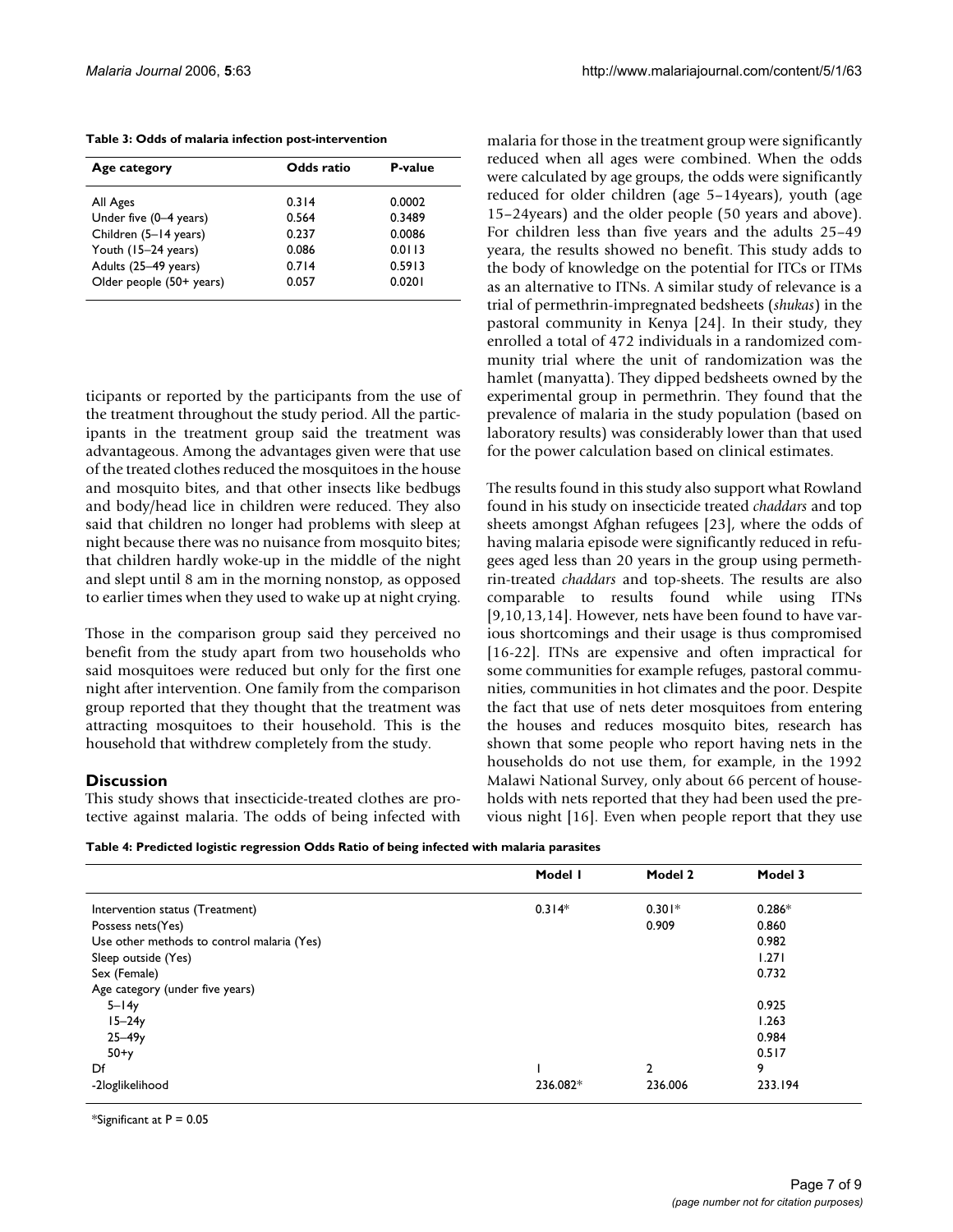the nets, studies that have included night visits have shown that the reported use is usually higher than the actual use. In one efficacy trial in western Kenya, 85 percent of people with nets claimed to use them regularly, but night visits indicated a use rate of about 70–73 percent during the dry season. Non-users said either that they had "forgotten" or that it was too hot for nets [25]. Possible non-compliance to use of nets for those who possess them may explain why the results showed that possession of nets did not significantly affect malaria status in the current study. Other studies have shown that net owners still sit outdoors when mosquitoes are biting and sleep outdoors in hot weather or before the harvest, when people sleep in the fields to protect crops from animals [26]. This could be a further explanation why nets in this community did not significantly protect the owners since a large proportion of the study participants were reported as sometimes sleeping outside the house especially when it was too hot in the house while many young men in this community sat outside till wee hours of the night chewing "miraa" (khat).

In the current study, despite the fact that the region where Dadaab refugee camps are located has low risk of malaria generally, the risk of malaria infection at the camps may be higher than in the surrounding areas because of poor sanitary practices at the camps. The refugees in Dadaab fetch water from communal taps located at several positions in the camps. Water spilled at the tap-stands contributes a lot in breeding of mosquitoes in the refugee camps. The overall percentage of those infected with malaria parasites before the intervention was low compared to the months after the intervention. This could be explained by the season preceding the start of the study, which was quite dry. By the time the first post-intervention data was collected, the rains had somehow stopped but there were water pools still lying about. During this period, the indoor mosquito densities in the comparison group increased as compared to the pre-intervention densities. This could be due to weather changes: mosquitoes bred in the water pools formed by the rains because though the rains had stopped, the flat terrain and poor drainage of the area encouraged persistence of the water pools and, thus, mosquito breeding. If nature was left to take its own course, the same would have been expected to happen in the comparison group. However, the densities in the treatment group decreased as compared to the pre-intervention period. This could be explained by the intervention given to this group because as expected with permethrin, most mosquitoes coming to the house were either repelled by the ITCs or were knocked down. Accordingly, there were fewer blood-fed mosquitoes in the treatment group as compared to the comparison group (though difference not significant). For the comparison group, this could be explained by the fact that mosquito breeding had

increased following the rains. During the second postintervention data collection, the rains had stopped and the water pools formed by the rains had somehow dried up. Most breeding of mosquitoes was happening at the tap-stand spillage and at pit latrines (for *Culicine* mosquitoes). This explains why there were very many *culicine* mosquitoes and very few *Anopheles* mosquitoes among the mosquitoes collected in the houses. The density of mosquitoes collected from the treatment block was less than that of the comparison block.

The cost of insecticide-treated materials may be much lower than the cost of ITNs. In the current study, the cost benefit analysis were not done but in the Afghan study, the cost of permethrin treatment per person protected (US\$ 0.17) was similar to that of treating bed nets and cost only 10–20 percent of the price of a new bed net [23]. This points out to the affordability of the strategy to the vulnerable groups and with the fact that this strategy does not require people to change their sleeping patterns like bed nets do, the possibility of its sustainability may be high. This indicates that where nets are unavailable the importance of this strategy cannot be overemphasized and where nets are not adequate, this strategy could be employed as a complement to the use of nets. Despite the potential of using insecticide treated clothes in malaria transmission especially in vulnerable communities, they have not been marketed as much as the more expensive and less appropriate mosquito nets in the vulnerable communities. Social marketing has mainly been targeted to mosquito nets and many governments in the developing countries, Kenya being a good example have shown commitment of promoting net use. For example in Kenya, according to the national malaria control strategy, the goal is to have 60 percent of households use nets by 2006. Unfortunately, such targets are usually to households and not to individuals due to the cost of providing the nets.

Notwithstanding the findings on the potentiality of ITCs in malaria infection control in this study, further research requires to be done to assess cost-effectiveness and sustainability of this strategy.

## **Conclusion**

It was concluded that use of ITCs reduces mosquito densities in the house and the rate of infection with malaria parasites. The reduction in the nuisance caused by mosquito bites cannot be overemphasized. It is recommended that this strategy be considered for use in the control of malaria and nuisance caused by mosquito bites in vulnerable communities like poor communities living in slum areas as poor people are less likely to afford ITNs, and if they do, they may not afford enough ITNS to cater for the whole household and in such a circumstance, ITCs could complement the ITNs. The strategy is also recommended